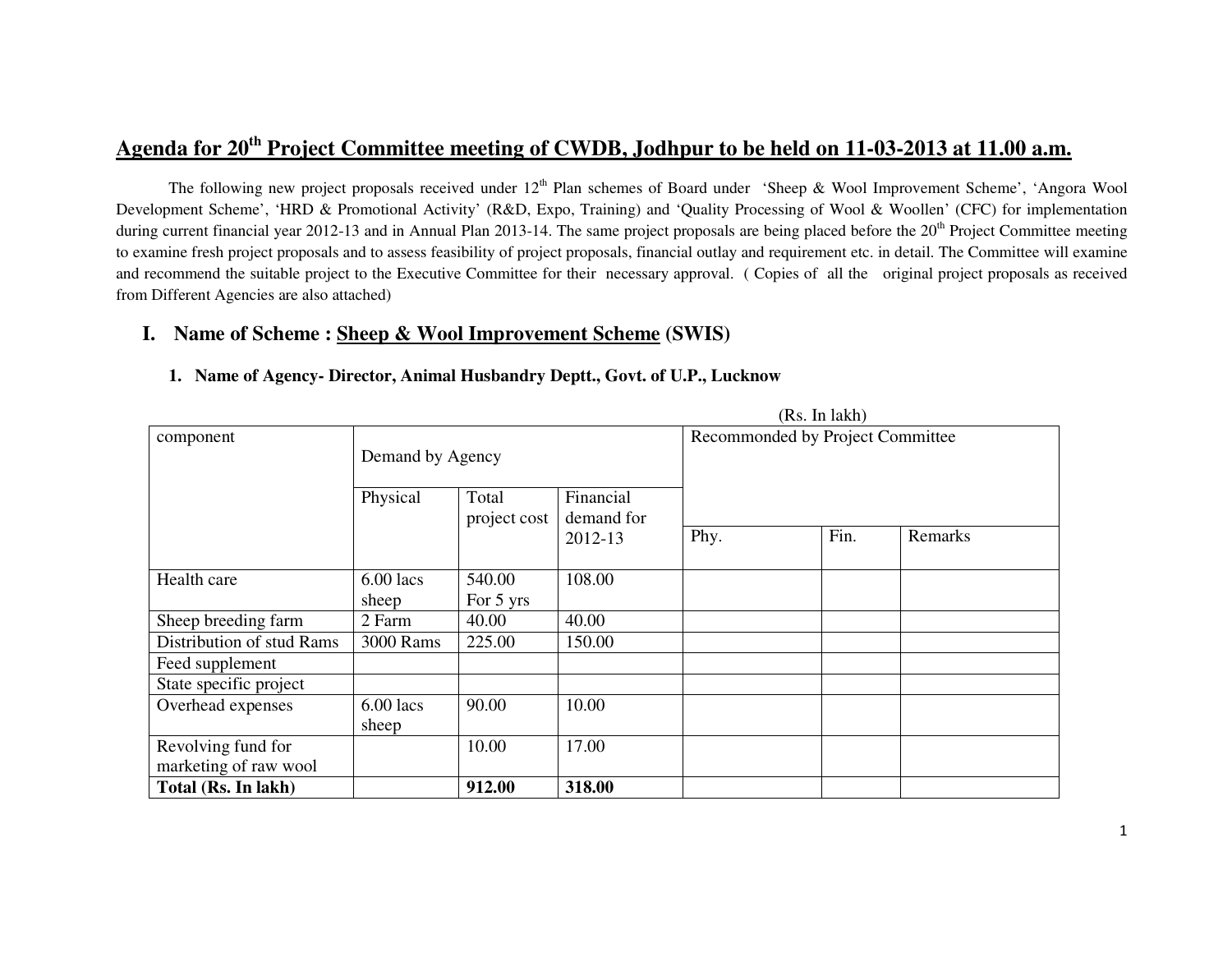# **2 Name of Agency- J&K State Sheep & Sheep Product Deve. Board, Govt. of J. & K., Jammu.**

|                                                                                          |                                   |              |                  |      | (Rs. In lak) |                                 |  |  |  |
|------------------------------------------------------------------------------------------|-----------------------------------|--------------|------------------|------|--------------|---------------------------------|--|--|--|
| component                                                                                | Demand by Agency                  |              |                  |      |              | Sanctioned by Project Committee |  |  |  |
|                                                                                          | No of sheep                       | Total        | Financial demand |      |              |                                 |  |  |  |
|                                                                                          |                                   | project cost | for 2012-13      | Phy. | Fin.         | Remarks                         |  |  |  |
| Health care                                                                              |                                   |              |                  |      |              |                                 |  |  |  |
| Sheep breeding farm                                                                      | 10 Farm                           | 200.00       | 200.00           |      |              |                                 |  |  |  |
| Distribution of stud Rams                                                                |                                   |              |                  |      |              |                                 |  |  |  |
| Feed supplement                                                                          |                                   |              |                  |      |              |                                 |  |  |  |
| State specific project                                                                   |                                   |              |                  |      |              |                                 |  |  |  |
| Overhead expenses                                                                        | 4.00 lacs<br>sheep                | 12.00        | 12.00            |      |              |                                 |  |  |  |
| Revolving fund for<br>marketing of raw wool                                              |                                   |              |                  |      |              |                                 |  |  |  |
| Optimal Health care<br>through camps in non<br>covered area                              | 10 Districts                      | 100.00       | 100.00           |      |              |                                 |  |  |  |
| Improvised manage<br>mental practices through<br>buttonrd flooring                       | $\overline{100}$ farmers          | 50.00        | 50.00            |      |              |                                 |  |  |  |
| Strengthening of sheep<br>extinction<br>centers\establishment of<br>multipurpose centers | 10 districts                      | 100.00       | 100.00           |      |              |                                 |  |  |  |
| Survey\study &                                                                           | 4.00 @ Rs.2                       | 8.00         | 8.00             |      |              |                                 |  |  |  |
| registration                                                                             | per sheep                         |              |                  |      |              |                                 |  |  |  |
| Product development                                                                      | 4.00 sheep<br>for<br>grading, sco | 56.00        | 56.00            |      |              |                                 |  |  |  |

2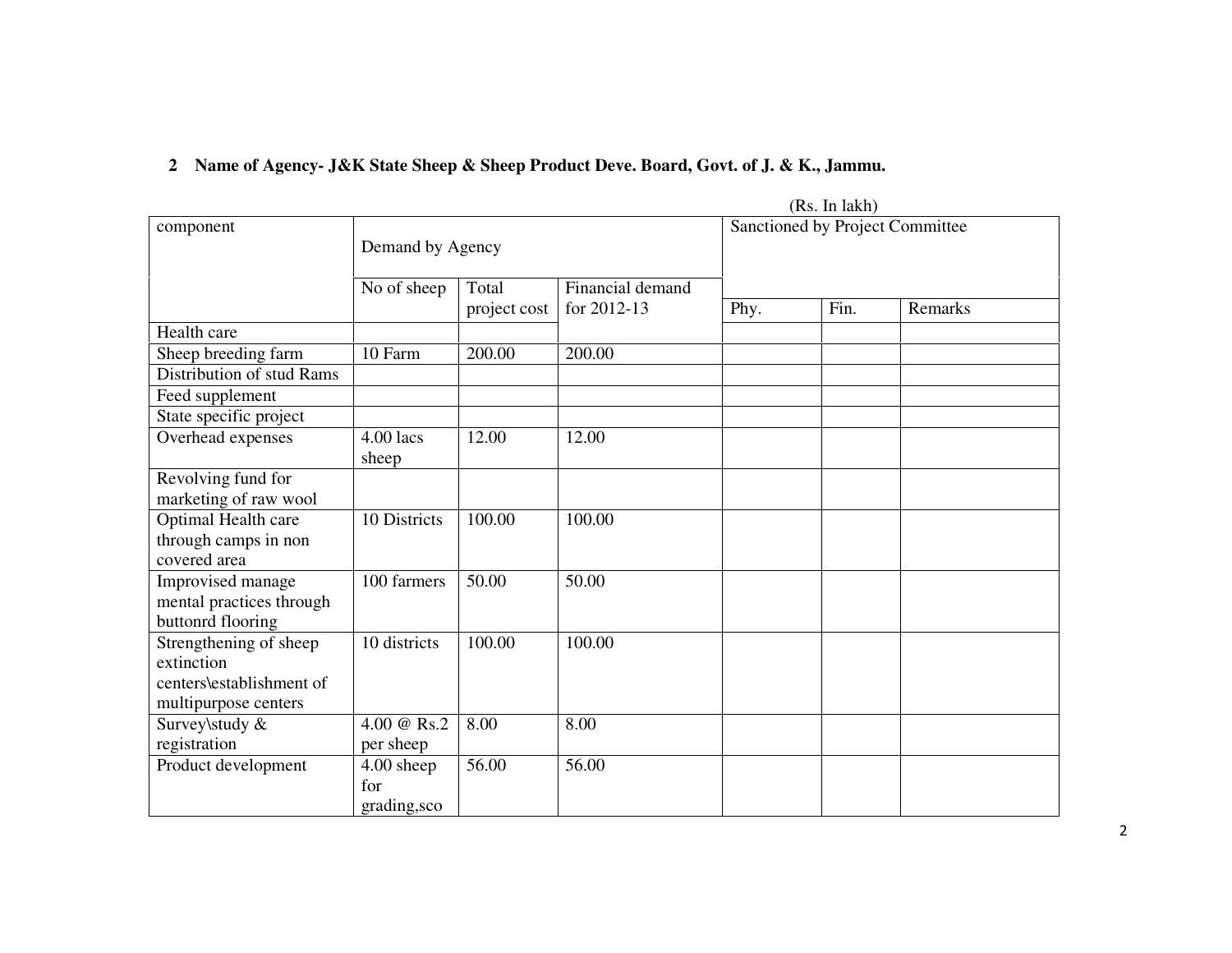|              | uring&<br>marketing<br>assistance of<br>wool |            |                                   |  |  |
|--------------|----------------------------------------------|------------|-----------------------------------|--|--|
| Sheep pen    | 500                                          |            | 50.00 for 5   10.00 for 100 sheep |  |  |
|              |                                              | <b>Vrs</b> | pen                               |  |  |
| <b>Total</b> |                                              | 626.00     | 576.00                            |  |  |

### **3. Name of Agency- HP State Wool Procurement & Mkt. Fed., Govt. of H.P., Shimla**

|                           |                      | (10.1)           |                                   |      |      |                                 |
|---------------------------|----------------------|------------------|-----------------------------------|------|------|---------------------------------|
| component                 |                      |                  |                                   |      |      | Sanctioned by Project Committee |
|                           | Demand by Agency     |                  |                                   |      |      |                                 |
|                           | No of sheep          | Total<br>project | Financial demand<br>for $2012-13$ |      |      |                                 |
|                           |                      | cost)            |                                   | Phy. | Fin. | Remarks                         |
| Health care               | $9.00$ lacs<br>sheep | 486.00           | 162.00                            |      |      |                                 |
| Sheep breeding farm       |                      |                  |                                   |      |      |                                 |
| Distribution of stud Rams |                      |                  |                                   |      |      |                                 |
| Feed supplement           |                      |                  |                                   |      |      |                                 |
| State specific project    |                      |                  |                                   |      |      |                                 |
| Overhead expenses         | 9.00 lacs            | 81.00            | 27.00                             |      |      |                                 |
|                           | sheep                |                  |                                   |      |      |                                 |
| Survey & study            | $9.00$ lacs          | 9.00             | 9.00 lacs                         |      |      |                                 |
| Total                     |                      | 576.00           | 198.00                            |      |      |                                 |

(Rs. In lakh)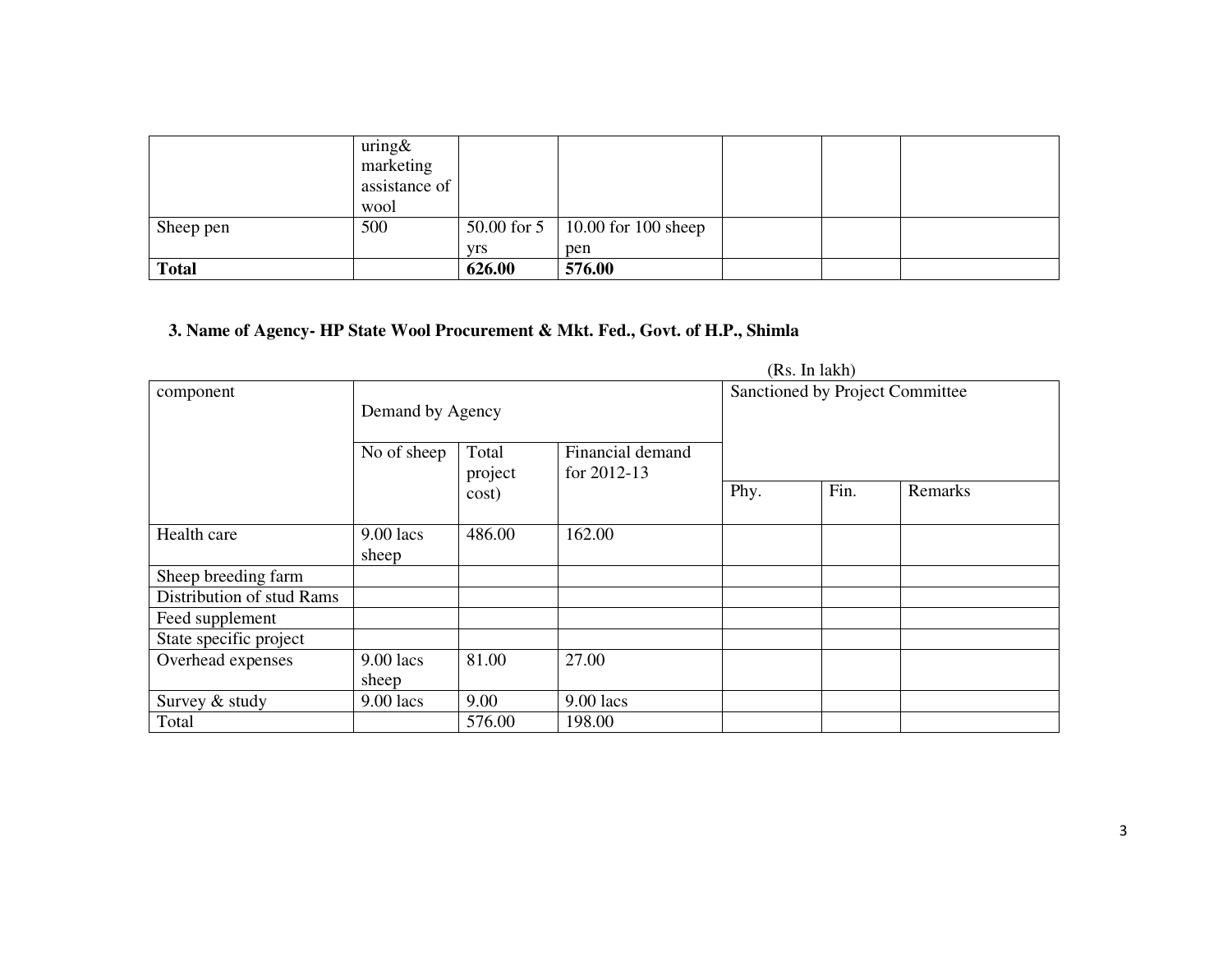#### **4. Name of Agency- Maharastra Mendhi Va Shali Vikas Mahamandal Ltd., Govt. of Maharashtra, Pune**

|                                             |                                         |                       |                                     |      | (Rs. In lakh) |                                 |
|---------------------------------------------|-----------------------------------------|-----------------------|-------------------------------------|------|---------------|---------------------------------|
| component                                   | Demand by Agency                        |                       |                                     |      |               | Sanctioned by Project Committee |
|                                             | No of sheep                             | Total<br>project cost | Financial demand<br>for $2012 - 13$ |      |               |                                 |
|                                             |                                         |                       |                                     | Phy. | Fin.          | Remarks                         |
| Health care                                 | 2.00 Lakhs<br>sheep of $6$<br>districts | 108.00                | 36.00                               |      |               |                                 |
| Sheep breeding farm                         |                                         |                       |                                     |      |               |                                 |
| Distribution of stud Rams                   | 2000                                    | 100.00                | 50.00                               |      |               |                                 |
| Feed supplement                             |                                         |                       |                                     |      |               |                                 |
| State specific project                      |                                         |                       |                                     |      |               |                                 |
| Overhead expenses                           |                                         | 30.00                 | 10.00                               |      |               |                                 |
| Revolving fund for<br>marketing of raw wool |                                         |                       |                                     |      |               |                                 |
| Total                                       |                                         | 238.00                | 96.00                               |      |               |                                 |

Note : Project areas under SWIS will be specified by Implementing Agency considering that there is no duplicity of identical programme running in the same area .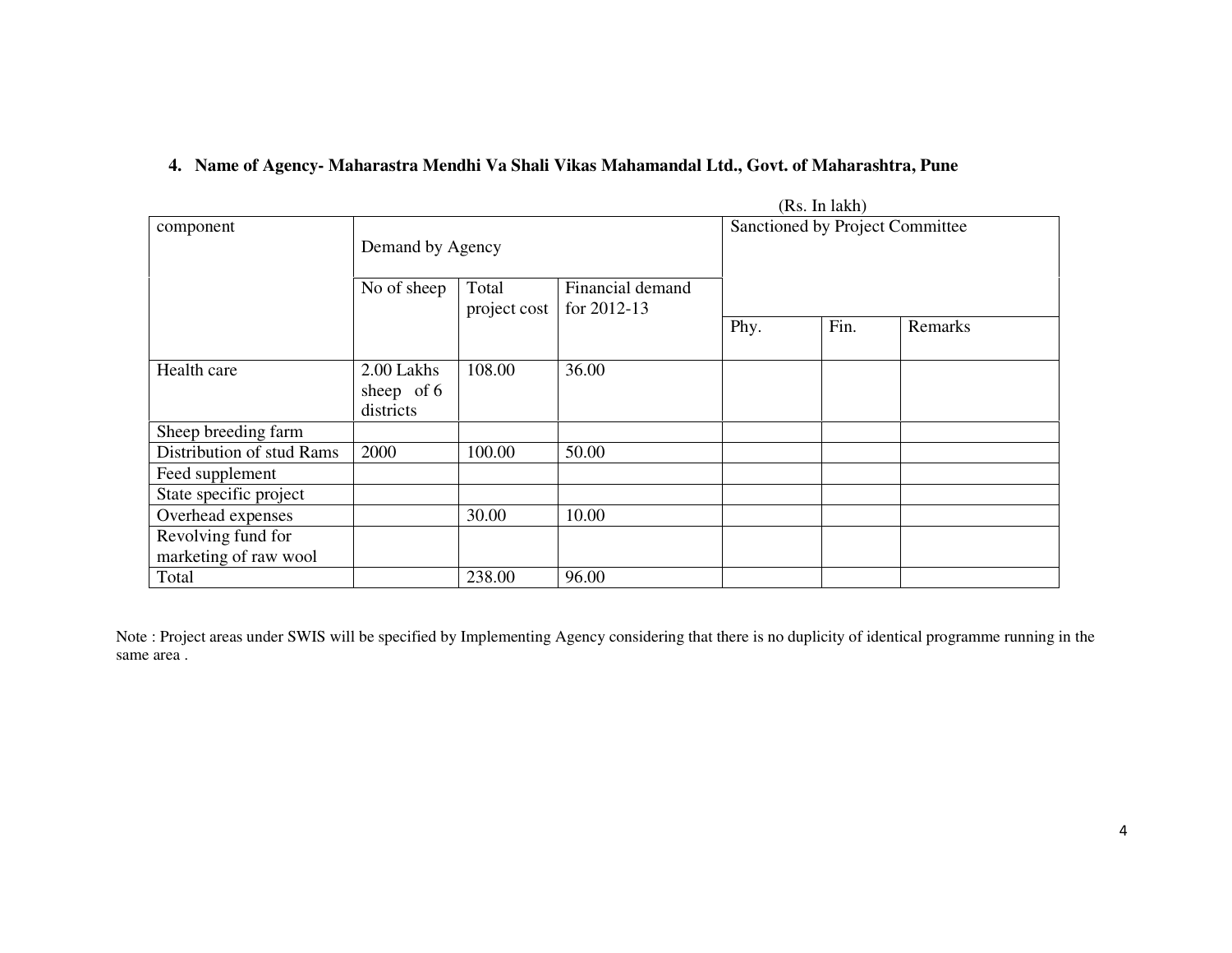## **II. Angora Wool Development Project**

The Board has received following project proposals under the scheme of Angora Wool Development Programme from Himachal Pradesh, Uttarakhand and Rajasthan States to implement the project for Establishment of Mini Angora Rabbit Farms during 2012-13 as per prescribed physical and financial norms of the 12<sup>th</sup> Plan scheme :

| S.<br>N <sub>o</sub> | Name of Agency                                                        | <b>State</b>               | No. of<br>Family        | Total<br>Project<br>Cost<br>(Rs. In<br>Lakhs) | Financial<br>required in<br>the Year<br>2012-13 | Remark                                                                      | Recommend<br>ed by<br>Project<br>Committee | Remarks<br>of Project<br>Committ<br>ee |
|----------------------|-----------------------------------------------------------------------|----------------------------|-------------------------|-----------------------------------------------|-------------------------------------------------|-----------------------------------------------------------------------------|--------------------------------------------|----------------------------------------|
|                      | $\mathcal{D}_{\mathcal{L}}$                                           | 3                          | 4                       | 5                                             | 6                                               | 7                                                                           | 8                                          | 9                                      |
|                      | The Manali Velly<br>Livestock Co-<br>operative Society<br>Ltd., Kullu | Himachal<br>Pradesh        | 10<br>(200)<br>Rabbits) | 19,37,100                                     | 7,88,700                                        | Already recommended by<br>last P.C. Meeting but<br>revised as per 12th Plan |                                            |                                        |
| $\overline{2}$       | Swati Gramodyog<br>Sansthan,<br>Pithoragarh                           | Uttarakhan<br><sub>d</sub> | 10<br>(200)<br>Rabbits) | 19,37,100                                     | 7,88,700                                        | Already recommended by<br>last P.C. Meeting but<br>revised as per 12th Plan |                                            |                                        |
| 3                    | Natraj<br>Development &<br>Welfare<br>Organization,<br>Kullu          | Himachal<br>Pradesh        | 10<br>(200)<br>Rabbits) | 19,37,100                                     | 7,88,700                                        | Already recommended by<br>last P.C. Meeting but<br>revised as per 12th Plan |                                            |                                        |
| $\overline{4}$       | <b>Theater Education</b><br>Mass Society,<br>Pithoragarh              | Uttarakhan<br>d            | 10<br>(200)<br>Rabbits) | 19,37,100                                     | 7,88,700                                        | Already recommended by<br>last P.C. Meeting but<br>revised as per 12th Plan |                                            |                                        |

Amount in Rs.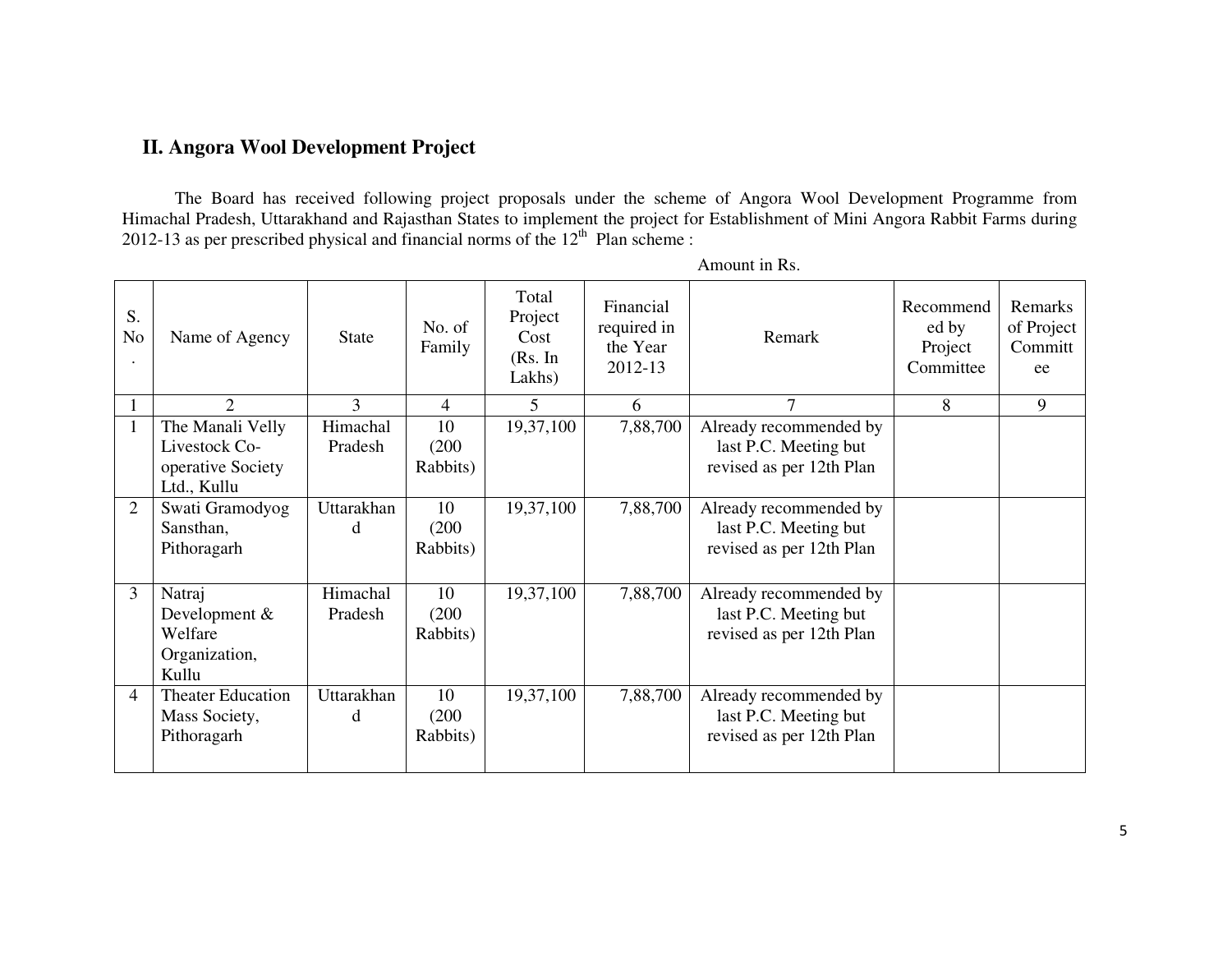| 5 | Himalayan          | Uttarakhan | 10       | 19,37,100 |           | New Project             |  |
|---|--------------------|------------|----------|-----------|-----------|-------------------------|--|
|   | Institute for      | d          | (200)    |           |           |                         |  |
|   | Environment        |            | Rabbits) |           |           |                         |  |
|   | Ecology $\&$       |            |          |           |           |                         |  |
|   | Development        |            |          |           |           |                         |  |
|   | (Hifeed),          |            |          |           |           |                         |  |
|   | Ranichauri         |            |          |           |           |                         |  |
| 6 | Kamroonnag         | Himachal   | 10       | 19,37,100 |           | New Project, agency has |  |
|   | Angora Wool        | Pradesh    | (200)    |           |           | not submitted some      |  |
|   | Production &       |            | Rabbits) |           |           | documents.              |  |
|   | Weaving Industrial |            |          |           |           |                         |  |
|   | Co-operative       |            |          |           |           |                         |  |
|   | Society Ltd.,      |            |          |           |           |                         |  |
|   | Mandi              |            |          |           |           |                         |  |
|   |                    |            |          |           | 55,20,900 |                         |  |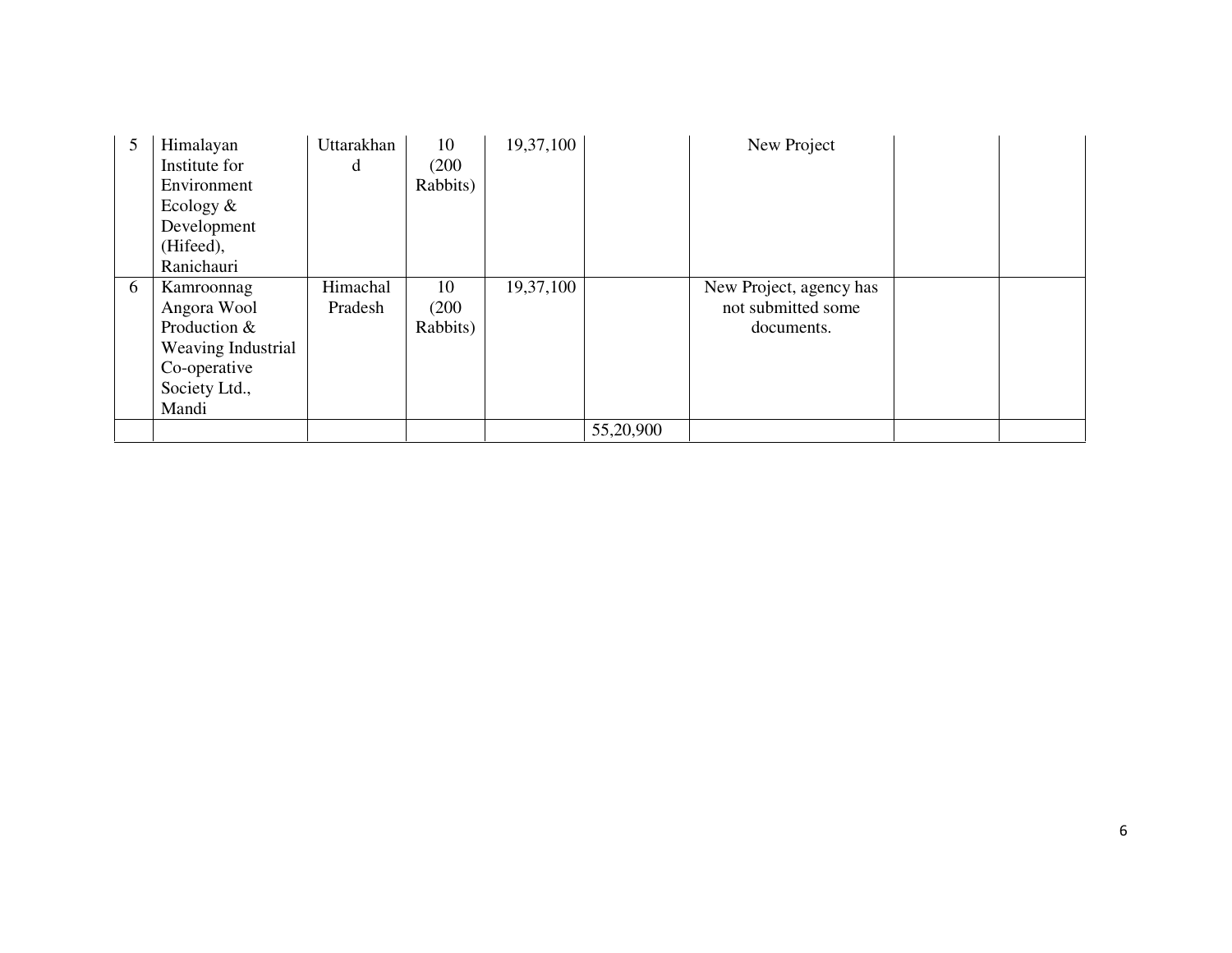## **III. Project proposal received under Pashmina Wool Development Programme :**

### **Project proposals under Pashmina Wool Development Scheme**

#### **A. Implementing Agency : Ladakh Autonomous Hill Deve. Council, Leh district**

| S.<br>No. | <b>Proposed components</b>                                                                                | <b>Physical demand</b>                   | <b>Fund</b><br>requirement for<br>2013-14 (Rs. in<br>lakhs) | <b>Recommended by</b><br><b>Project Committee</b> | <b>Remarks of Project Committee</b> |
|-----------|-----------------------------------------------------------------------------------------------------------|------------------------------------------|-------------------------------------------------------------|---------------------------------------------------|-------------------------------------|
| 1         | $\mathbf{2}$                                                                                              | 4                                        | 5                                                           | 6                                                 | 7                                   |
|           | Distribution of high quality Pashmina<br><b>bucks</b> (Non-tradition areas)                               | 200 bucks                                | 10.00                                                       |                                                   |                                     |
| 2         | (Tradition)<br>Buck exchange programme<br>areas)                                                          | 100 bucks X 1000/-<br>per buck)          | 1.00                                                        |                                                   |                                     |
| 3         | Assistance for foundation stock in non-<br>traditional area of Pashmina rearing                           | 13 families X Rs.<br>2.50 lakh per unit) | 31.25                                                       |                                                   |                                     |
| 4         | Health Coverage (Medicines, vaccination,<br>treatment including medical kits)                             | 2.00 lakh animals                        | 36.00                                                       |                                                   |                                     |
| 5         | Strengthening of existing of Fodder<br><b>Banks / Fodder form</b>                                         | 1 Farm                                   | 25.00                                                       |                                                   |                                     |
| 6         | Strengthening of existing Pashmina<br><b>Breeding Farms</b>                                               | 1 Farm                                   | 25.00                                                       |                                                   |                                     |
| 7         | <b>Establishment</b><br>of<br>Multi-purpose<br>Extension Centres (MPEC) for nomads on<br>migratory routes | 1 MPEC                                   | 100.00                                                      |                                                   |                                     |
| 8         | Establishment of<br><b>Pasture</b><br>farm<br>on<br>migratory routes                                      | 1 Pasture site                           | 267.00                                                      |                                                   |                                     |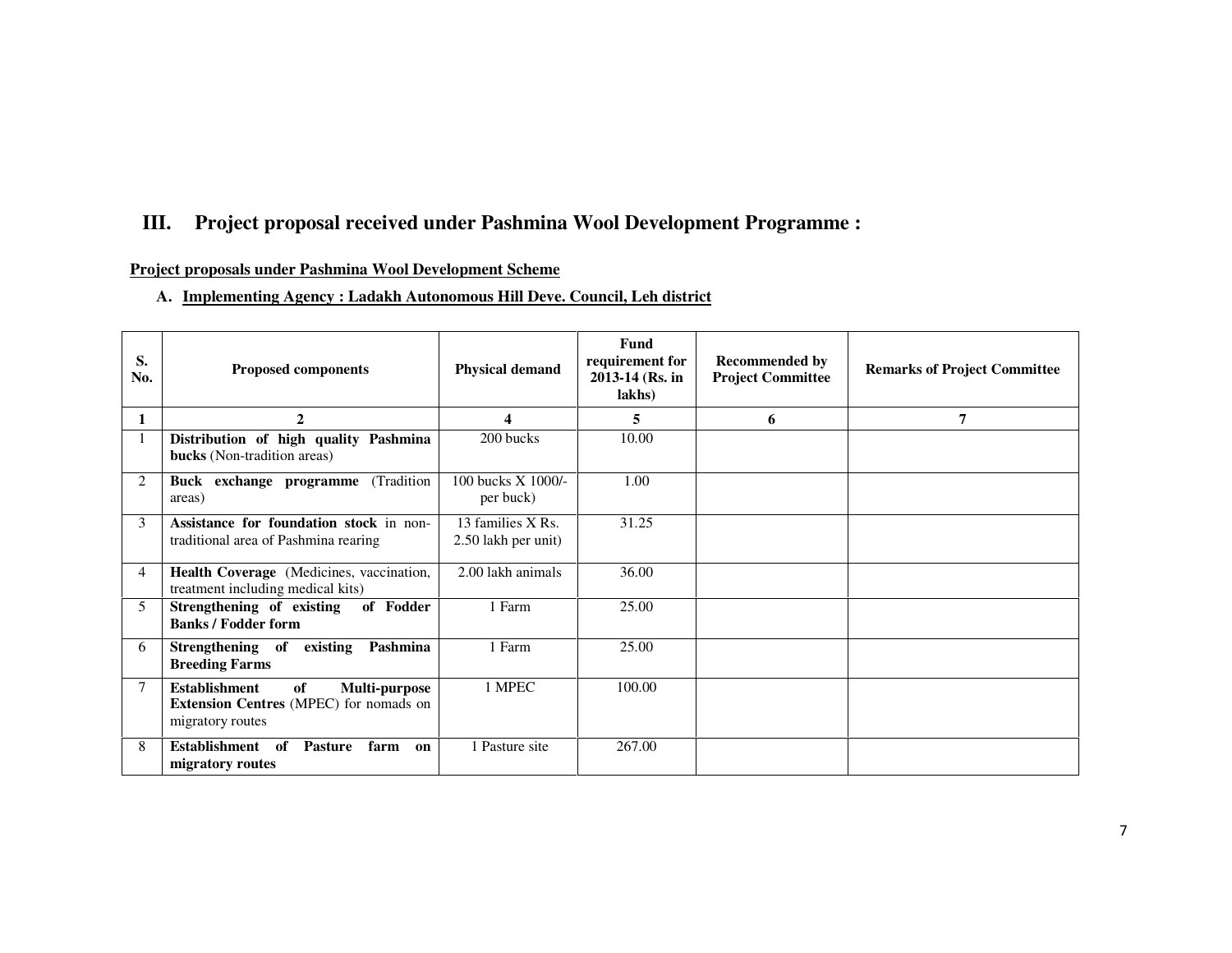| 9  | <b>Feed Supplement</b> (Provision of free<br>distribution of nutrient supplement to<br>eligible Pashmina goats (weak/ pregnant<br>goats)                                                                   | 0.40 lakhs Goats                     | 300.00 |  |
|----|------------------------------------------------------------------------------------------------------------------------------------------------------------------------------------------------------------|--------------------------------------|--------|--|
| 10 | Assistance for setting up Pashmina Goat<br><b>Pen</b> for protecting flocks                                                                                                                                | 200 Pens                             | 30.00  |  |
| 11 | Assistance for providing Portable Tents,<br><b>Torch, Gumboots and Goggles</b>                                                                                                                             | 200 families                         | 30.00  |  |
| 12 | Distribution of Improved Pashmina<br>Combs for Efficient Harvesting of<br>Pashmina                                                                                                                         | 800 Combs @ Rs.<br>$250/-$ per comb  | 2.00   |  |
| 13 | <b>Training</b><br>Breeder<br>Programme/<br>Orientation/ Health Camps/                                                                                                                                     | 15 camps @ Rs.<br>0.30 lakh per camp | 4.50   |  |
| 14 | Up-gradation of existing<br>Pashmina<br><b>Dehairing Plant at Leh</b>                                                                                                                                      | 1 existing Dehairing<br>Plant        | 50.00  |  |
| 15 | <b>R&amp;D Projects / Consultancy</b>                                                                                                                                                                      |                                      | 26.25  |  |
| 16 | <b>Overhead</b> expenses to implementing<br>agency for survey and registration of<br>beneficiaries, stationery, monitoring, field<br>visits, POL and provision for other misc.<br>implementation expenses. | 2.00 lakhs Goats                     | 20.00  |  |
|    | <b>TOTAL:-</b>                                                                                                                                                                                             |                                      | 958.00 |  |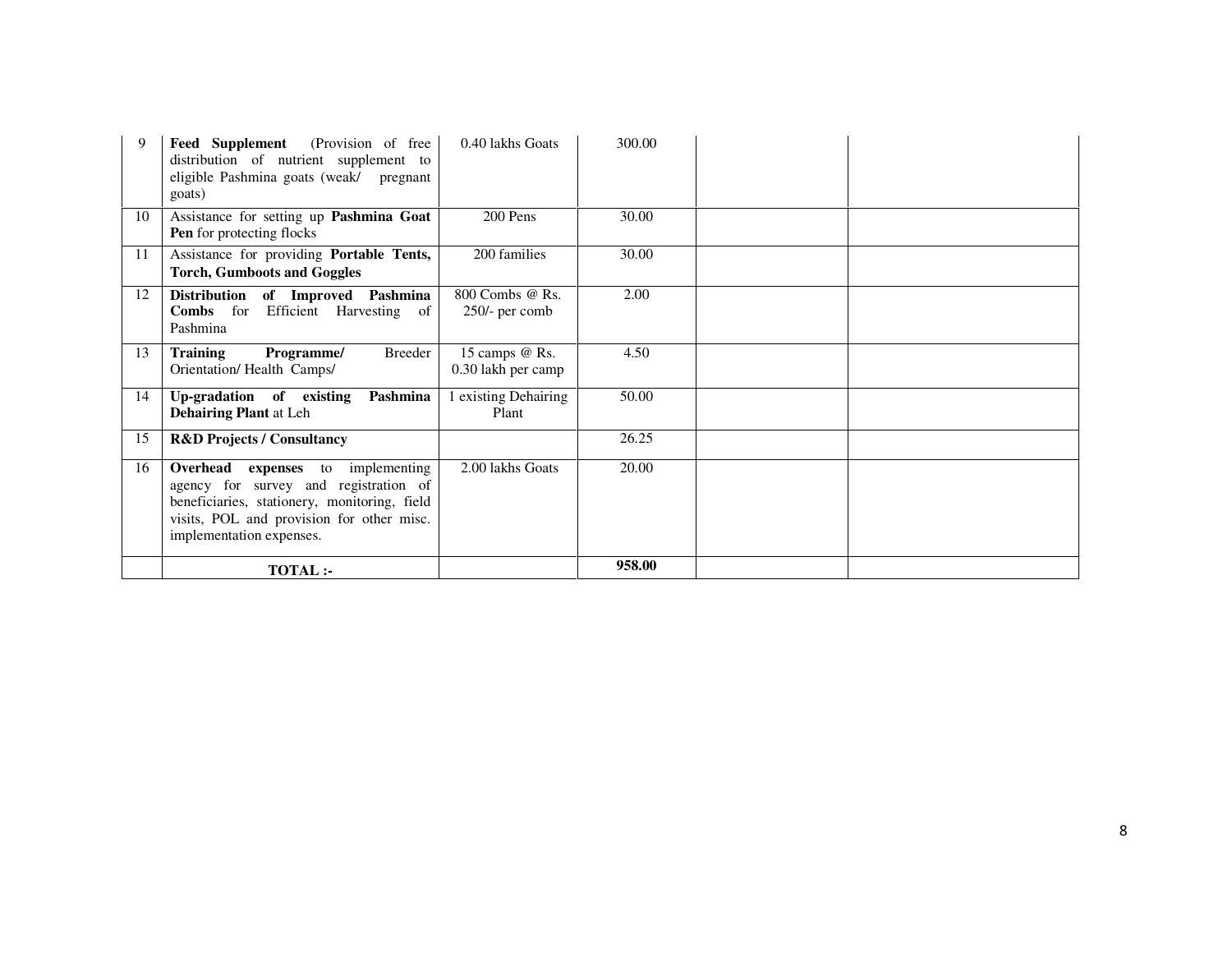| S.<br>No.      | <b>Proposed components</b>                                                                                                               | <b>Physical requirement</b>                                                                                                                                  | <b>Fund requirement</b><br>for 2013-14 (Rs. in<br>lakhs) | <b>Recommended by</b><br><b>Project Committee</b> | <b>Remarks of Project</b><br><b>Committee</b> |
|----------------|------------------------------------------------------------------------------------------------------------------------------------------|--------------------------------------------------------------------------------------------------------------------------------------------------------------|----------------------------------------------------------|---------------------------------------------------|-----------------------------------------------|
| 1              | $\overline{2}$                                                                                                                           | 3                                                                                                                                                            | 3                                                        | 4                                                 | 5                                             |
|                | <b>Assistance for foundation stock</b><br>lin non-traditional area of<br>Pashmina rearing                                                | 50 Units of 25 animal each<br>with cost of Rs. 6000/- per<br>$animals) + Rs. 5$ lakhs for<br>Shelter to be provided with<br>foundation stock for 10<br>units | 62.50 Lakhs                                              |                                                   |                                               |
| $\overline{2}$ | Health Coverage (Medicines,<br>vaccination, treatment including<br>medical kits)                                                         | 1250 animals @ Rs. 18 Per<br>animal                                                                                                                          | 0.22                                                     |                                                   |                                               |
| 3              | <b>Feed Supplement</b> (Provision of<br>free distribution of nutrient<br>supplement to eligible Pashmina<br>goats (weak/ pregnant goats) | 1250 animals @ Rs. 5 per<br>animal / day for 150 Days                                                                                                        | 9.37                                                     |                                                   |                                               |
| 4              | <b>Provision of Shelter for.</b>                                                                                                         | 50 families @ 50,000 per<br>shelter                                                                                                                          | 25.00 Lakhs                                              |                                                   |                                               |
|                | <b>TOTAL:-</b>                                                                                                                           |                                                                                                                                                              |                                                          |                                                   |                                               |

#### **B. Implementing Agency: Ladakh Autonomous Hill Deve. Council, Kargil**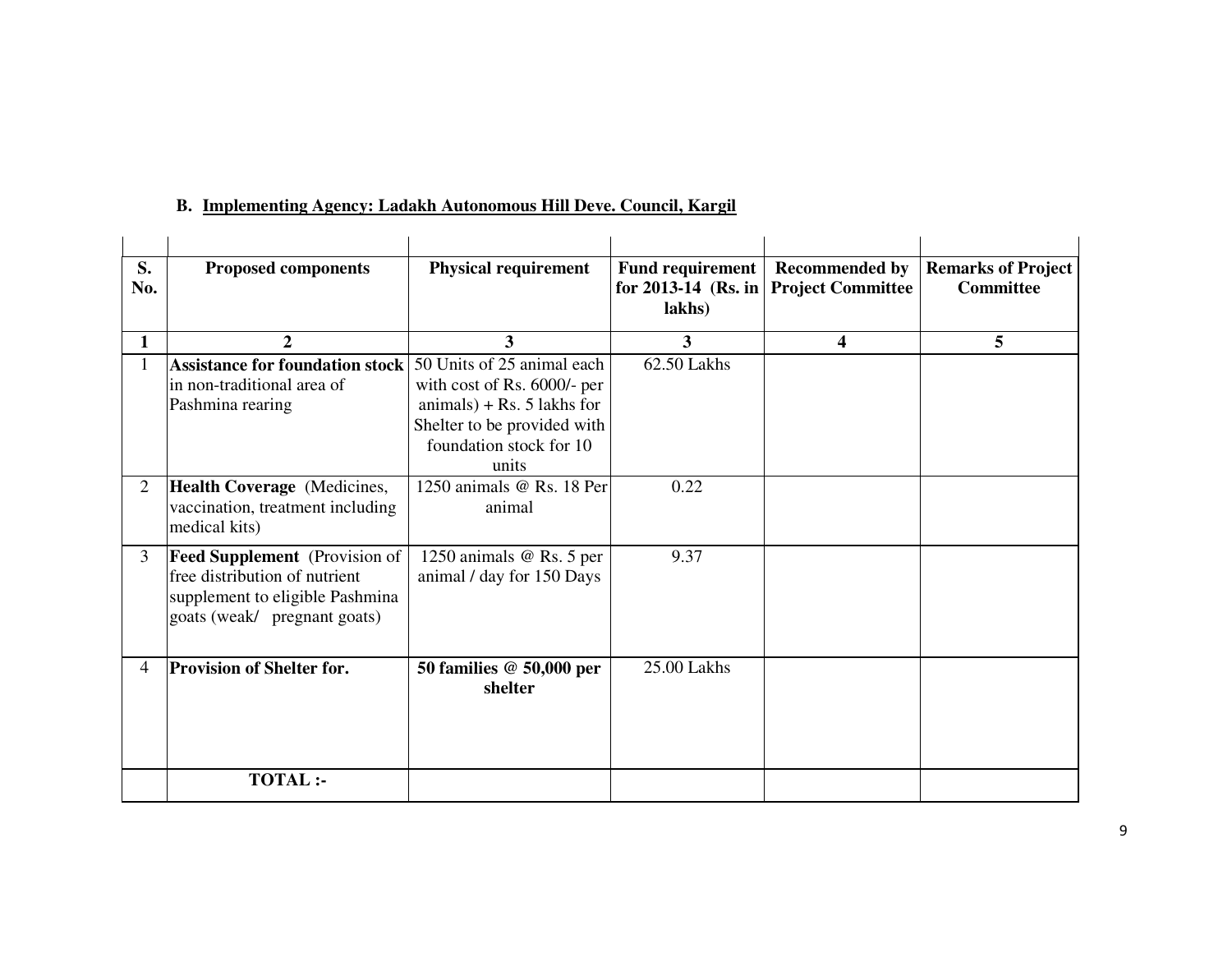| S.<br>No.      | <b>Proposed components</b>                                                                        | <b>Physical</b><br>requirement       | <b>Fund requirement</b><br>for 2013-14 (Rs. in<br>lakhs) | <b>Recommended</b><br>by Project<br><b>Committee</b> | <b>Remarks of</b><br>Project<br><b>Committee</b> |
|----------------|---------------------------------------------------------------------------------------------------|--------------------------------------|----------------------------------------------------------|------------------------------------------------------|--------------------------------------------------|
|                | $\overline{2}$                                                                                    | 6                                    | 6                                                        | 7                                                    | 8                                                |
|                | <b>Distribution</b><br>of<br>high<br>quality<br>(Non-tradition)<br>Pashmina<br>bucks<br>areas)    | 200 bucks                            | 10.000                                                   |                                                      |                                                  |
| $\overline{2}$ | <b>Strengthening of existing Pashmina</b><br><b>Breeding Farms</b>                                | 2 Farms                              | 40.000                                                   |                                                      |                                                  |
| $\overline{3}$ | Assistance for providing Portable<br><b>Gumboots</b><br>Torch,<br>Tents,<br>and<br><b>Goggles</b> | 200 families, Rs.<br>5000/- per head | 10.000                                                   |                                                      |                                                  |

#### **C. Implementing Agency : J&K State Sheep & Sheep Product Deve. Board, Jammu**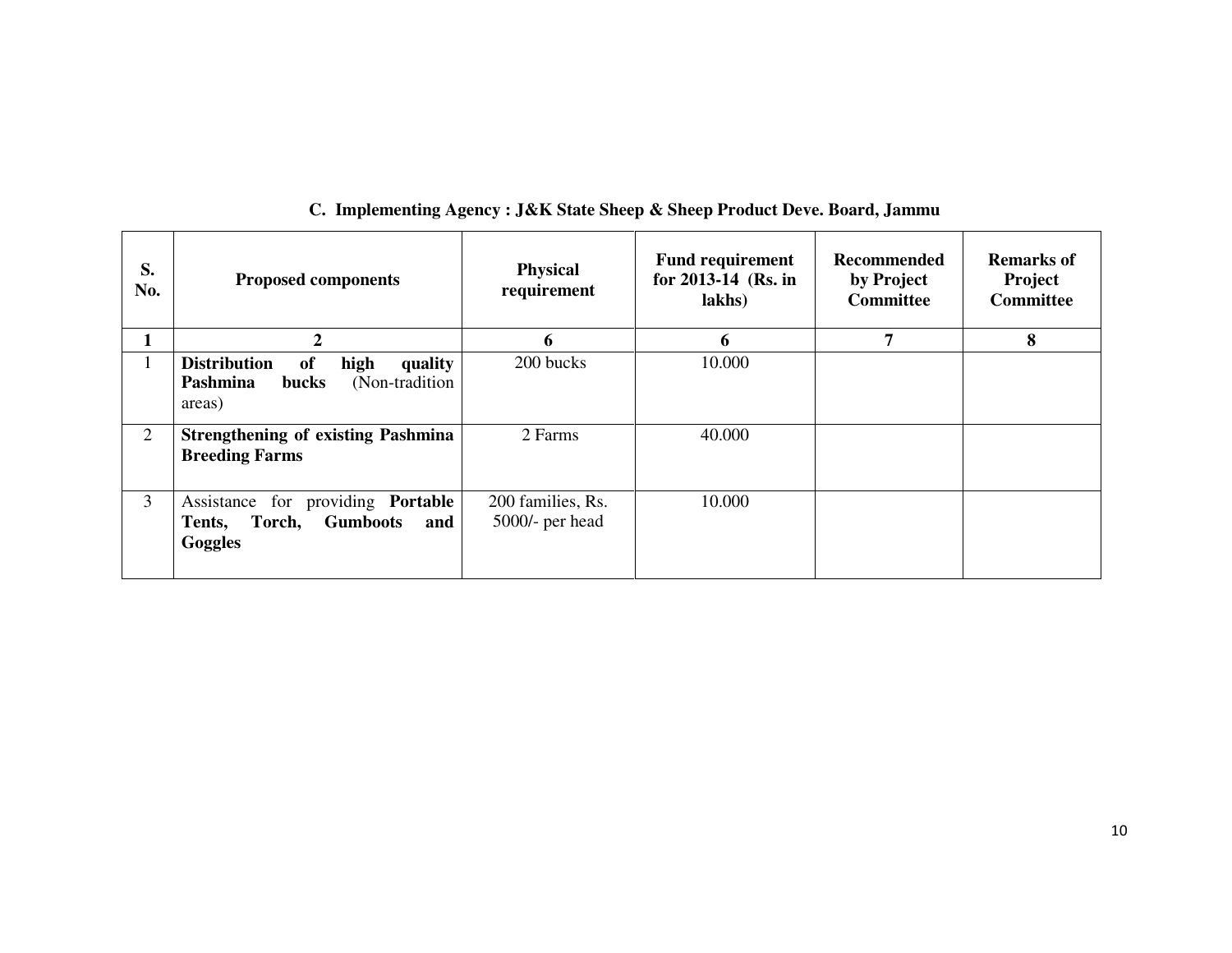# **IV. IV. Project proposals received under R&D activity (HRD Programme)**

|  | A. Project proposal received under scheme of R&D under HRD |  |  |  |
|--|------------------------------------------------------------|--|--|--|
|  |                                                            |  |  |  |

| S.  | <b>Implementing Agency</b>                                                | <b>Project for</b>                                                                                                                     | <b>Project Cost</b> | period          | <b>Remark</b>                                                  |
|-----|---------------------------------------------------------------------------|----------------------------------------------------------------------------------------------------------------------------------------|---------------------|-----------------|----------------------------------------------------------------|
| No. |                                                                           |                                                                                                                                        |                     |                 |                                                                |
|     | Central Sheep and Wool<br>Research Institute.<br>Avikanagar, Jaipur (Raj) | Development of portable intelligent wool<br>analyzer                                                                                   | Rs. 25.52 lakh      | 36 Months       |                                                                |
|     | College of Vetrenery and<br>Animal Sc., Bikaner                           | Conservation, Genetic Improvement and<br>Evaluation of Bikaneri-Chokla Sheep in<br>its home tract in Bikaner District of<br>Rajasthan. | Rs. 240 lakh        | 48-60<br>months | Already a similar project is<br>being implemented by<br>agency |

#### **B. Project proposal received under scheme of HRD for Training**

| S.  | <b>Implementing Agency</b> | Project for                                 | Project Cost        | Remarks of Project Committee for |
|-----|----------------------------|---------------------------------------------|---------------------|----------------------------------|
| No. |                            |                                             |                     | approval/implementation          |
| 1.  | Karnaaka Sheep & Wool      | Establishment of Training Centre for        | Rs. 37.62 Lakhs     |                                  |
|     | Development                | manufacture of woolen products and          | (For three Centres) |                                  |
|     | Corporation, Kuri          | designing at three Centre viz., Kolar,      |                     |                                  |
|     | Bhavana, Hebbel,           | Ranebennur and Mysore                       |                     |                                  |
|     | Banglore-24                |                                             |                     |                                  |
| 2   | J. & K. Sheep $&$ Sheep    | A. Training to 200 progressive sheep        | Rs. 8 lakh @ Rs.    |                                  |
|     | <b>Product Development</b> | breeders in machine sheep shearing $\&$     | 4,000 per trainee   |                                  |
|     | Board, Srinagar            | primary wool grading                        |                     |                                  |
|     |                            | <b>B.</b> Training to 600 sheep breeders on | Rs. 12 lakh @ Rs.   |                                  |
|     |                            | Sheep Management practices like             | 2,000 per trainees  |                                  |
|     |                            | vaccination, treatment, disease control     |                     |                                  |
|     |                            | and modern techniques                       |                     |                                  |
|     |                            | C. Training on primary grading and          | Rs. 16 lakh @ Rs.   |                                  |
|     |                            | marketing of wool $@$ Rs. 2/- clip per      | 4/- sheep on 4 lakh |                                  |
|     |                            | sheep for two clips                         | sheep               |                                  |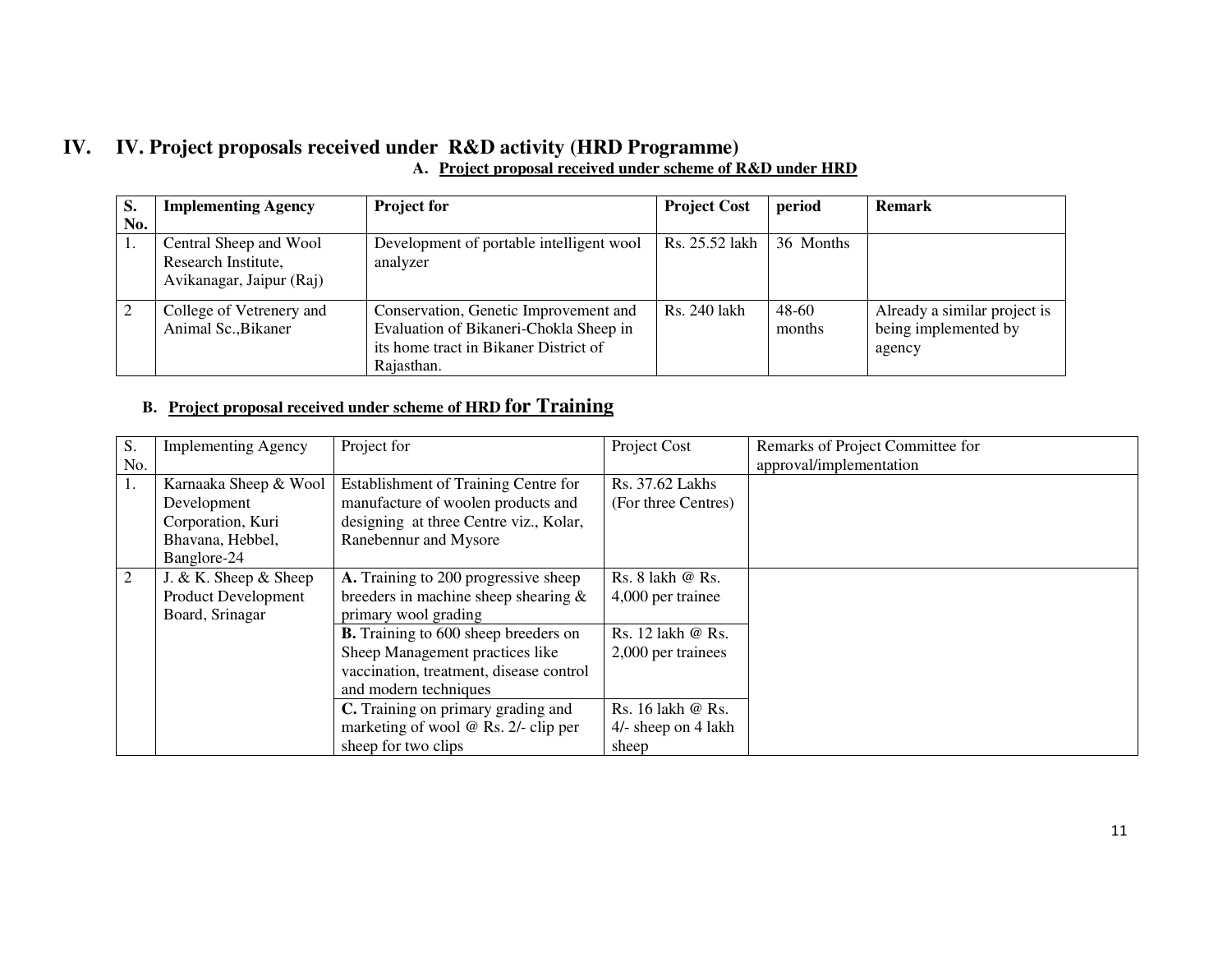## **V. Quality Processing of Wool Scheme**

 The Board has received following project proposals under the scheme of Quality Processing of Wool from J&K , Uttarakhand and Karnataka States for different wool processing facility during 2012-13 with physical and financial norms of the 12<sup>th</sup> Plan scheme. The projects received are given below in tabular form along with the type of facility , fund requirement etc. The Committee will examine and recommend the suitable project to the Executive Committee for necessary approval.

| S.No.            | <b>Implementing Agency</b>              | Name of             | Project  | No. of machine         | <b>Remark</b> |
|------------------|-----------------------------------------|---------------------|----------|------------------------|---------------|
|                  |                                         | machinary           | Cost     |                        |               |
| 1.               | J&K Sheep & Sheep Products              | Sheep Searing       | Rs. 50   | 20                     |               |
|                  | Development BoardNowshera, Srinagar,    | Machine             | lakhs    |                        |               |
| 2.               | The H.P. State Coperative Wool          | Sheep Searing       | Rs. 50   | 10 (sheep shearing     |               |
|                  | Procuement and Marketing Federation     | Machine facility to | lakhs    | plant comprising of a  |               |
|                  | Liimited, Block No. 23, S.D.A.          | sheep breeders of   |          | three speed motor with |               |
|                  | Complex, kasumpti., Shimla (H.P.)       | Himachal pradesh    |          | ne flexible driver)    |               |
| 3.               | Gujarat Sheep and Wool Development      | Sheraing machine    | Rs. 65   | 25 along with spare    |               |
|                  | Corporation Limited Block No. 18, $5th$ | and spare parts for | Lakhs    | parts                  |               |
|                  | flor, Udyog Bhavan, Ghandinagar-3       | shearing            |          |                        |               |
|                  |                                         | machines.           |          |                        |               |
| $\overline{4}$ . | Punyasloka Ahilyadevi Maharastra        | Sheep Shearing      | Rs. 5.20 | 5                      |               |
|                  | mendhi Va Sheli Vikas Mahamandal        | Machine             | lakhs    |                        |               |
|                  | :Limited, Mendi Farm, Gokhalenagar      |                     |          |                        |               |
| 5.               | Karnaaka Sheep & Wool Development       | Sheep Shearing      | Rs. 26   | 20                     |               |
|                  | Corporation, Kuri Bhavana, Hebbel,      | Machine             | lakhs    |                        |               |
|                  | Banglore-24                             |                     |          |                        |               |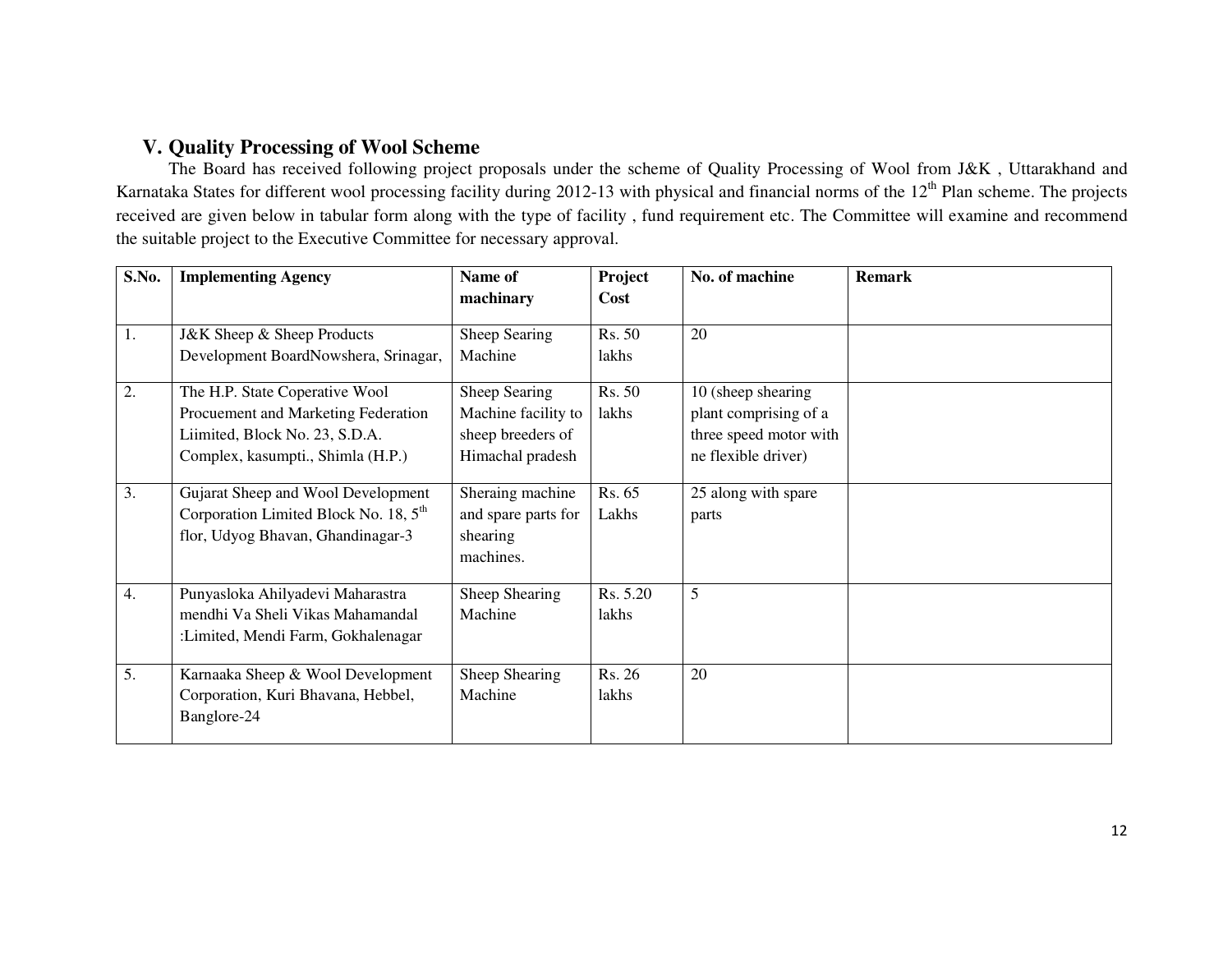# 5. To take decision on CFC sanctioned in last Plan but now the Implementing Agency do not want to run it due to its un-viability.

In 11<sup>th</sup> Plan, the CWDB has implemented a new scheme namely "Quality Processing of Wool & Woolen" (pre-loom and post-loom processing activities) facilitates to provide wool processing facility, quality yarn, better finishing of woolen products and value addition to wool and woolens. Setting up of 'Common Facility Centre' (CFC) under this scheme attracts the spinners to modernize their obsolete and small yarn-manufacturing units. The project beneficiaries are State Wool Board/ Corporation, Non-Governmental Organization, registered societies, company, private entrepreneurs etc. engaged in processing of wool and woolens. Under this project the agency has to bear the cost of land & building by their own resources. The Govt. of India (CWDB) provided grant under non-recurring expenses for purchase of machineries only required for setting up the unit. Recurring expenditure bornes by the agency/association out of its own resources. The scheme was implemented in project mode of Rs. 50 lakhs or 50% of the total project cost, whichever is less as a machinery part only.

During  $11<sup>th</sup>$  Plan, the Board has established 14 CFCs for different pre-loom processing activities like : scouring, drying, carding, spinning of wool in Rajasthan, ( Bikaner, Kekri & Barmer) H.P. ( Rampur, Kullu & Sundar Nagar ) , Gujarat ( Morbi ), Uttarakhand (Deharadun) and Punjab (Ludhiana & Pathankot) States by providing financial grant upto Rs. 50 lakhs per CFC.